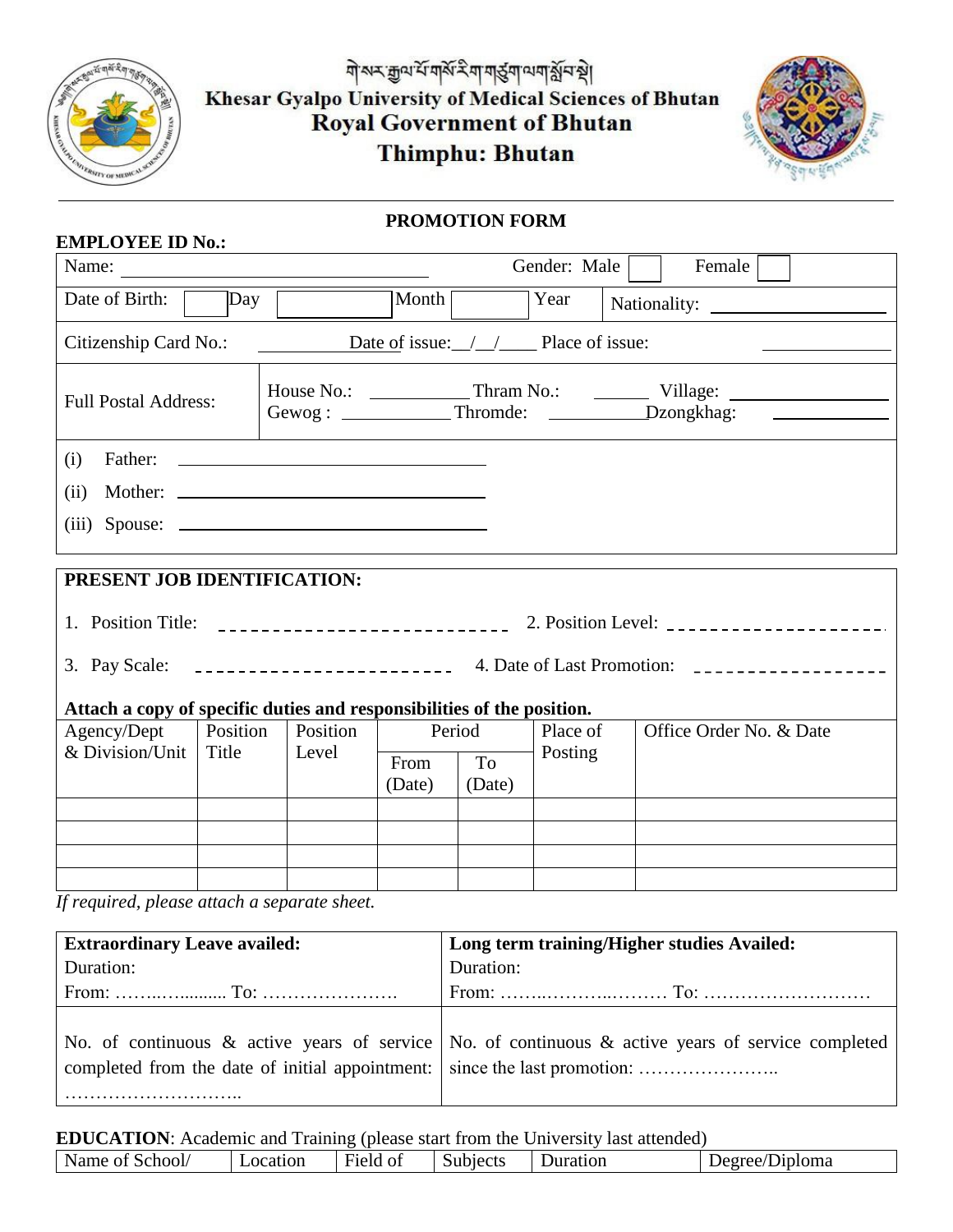

## मोरूर मुयर्भे मार्कर रैम मार्डुमा स्थान के निर्धातक Khesar Gyalpo University of Medical Sciences of Bhutan<br>Royal Government of Bhutan Thimphu: Bhutan



| College/ Training<br>University                                                                                                                       | and<br>Country | Study |                                        |  | <b>Start</b><br>Date |         | End<br>Date |                           | Certificate obtained |
|-------------------------------------------------------------------------------------------------------------------------------------------------------|----------------|-------|----------------------------------------|--|----------------------|---------|-------------|---------------------------|----------------------|
| a.                                                                                                                                                    |                |       |                                        |  |                      |         |             |                           |                      |
| b.                                                                                                                                                    |                |       |                                        |  |                      |         |             |                           |                      |
| c.                                                                                                                                                    |                |       |                                        |  |                      |         |             |                           |                      |
| d.                                                                                                                                                    |                |       |                                        |  |                      |         |             |                           |                      |
| <b>Research/Publication:</b>                                                                                                                          |                |       |                                        |  |                      |         |             |                           |                      |
| Title                                                                                                                                                 |                |       | Date                                   |  |                      | Purpose |             |                           |                      |
| a.                                                                                                                                                    |                |       |                                        |  |                      |         |             |                           |                      |
| $\mathbf b$ .                                                                                                                                         |                |       |                                        |  |                      |         |             |                           |                      |
| $\mathbf{c}$ .                                                                                                                                        |                |       |                                        |  |                      |         |             |                           |                      |
| <b>PERFORMANCE-</b> Ratings for the past three years: (each out of the total factors) copies of performance<br>evaluation reports should be attached. |                |       |                                        |  |                      |         |             |                           |                      |
| Year                                                                                                                                                  |                |       | <b>Outstanding</b><br><b>Very Good</b> |  |                      | Good    |             | <b>Improvement Needed</b> |                      |
|                                                                                                                                                       |                |       |                                        |  |                      |         |             |                           |                      |
|                                                                                                                                                       |                |       |                                        |  |                      |         |             |                           |                      |
|                                                                                                                                                       |                |       |                                        |  |                      |         |             |                           |                      |
| PROMOTION RECOMMENDED<br>(i)                                                                                                                          |                |       |                                        |  |                      |         |             |                           |                      |
| (ii)                                                                                                                                                  |                |       |                                        |  |                      |         |             |                           |                      |
| State whether the candidate fully matches the job requirement of the post:<br>(iii)                                                                   |                |       |                                        |  |                      |         |             |                           |                      |
| Information verified by HR Officer/ Chief HR Officer of the Agency                                                                                    |                |       |                                        |  |                      |         |             |                           |                      |
|                                                                                                                                                       |                |       |                                        |  |                      |         |             |                           |                      |
|                                                                                                                                                       |                |       |                                        |  |                      |         |             |                           |                      |
|                                                                                                                                                       |                |       |                                        |  |                      |         |             |                           |                      |
|                                                                                                                                                       |                |       |                                        |  |                      |         |             |                           |                      |
|                                                                                                                                                       |                |       |                                        |  |                      |         |             |                           |                      |
|                                                                                                                                                       |                |       |                                        |  |                      |         |             |                           |                      |
|                                                                                                                                                       |                |       |                                        |  |                      |         |             |                           |                      |
|                                                                                                                                                       |                |       |                                        |  |                      |         |             |                           |                      |
|                                                                                                                                                       |                |       |                                        |  |                      |         |             |                           |                      |
|                                                                                                                                                       |                |       |                                        |  |                      |         |             |                           |                      |
| Date:<br><b>Signature</b><br><b>Name and Position Title</b>                                                                                           |                |       |                                        |  |                      |         |             |                           |                      |
|                                                                                                                                                       |                |       | (Official Seal)                        |  |                      |         |             |                           |                      |